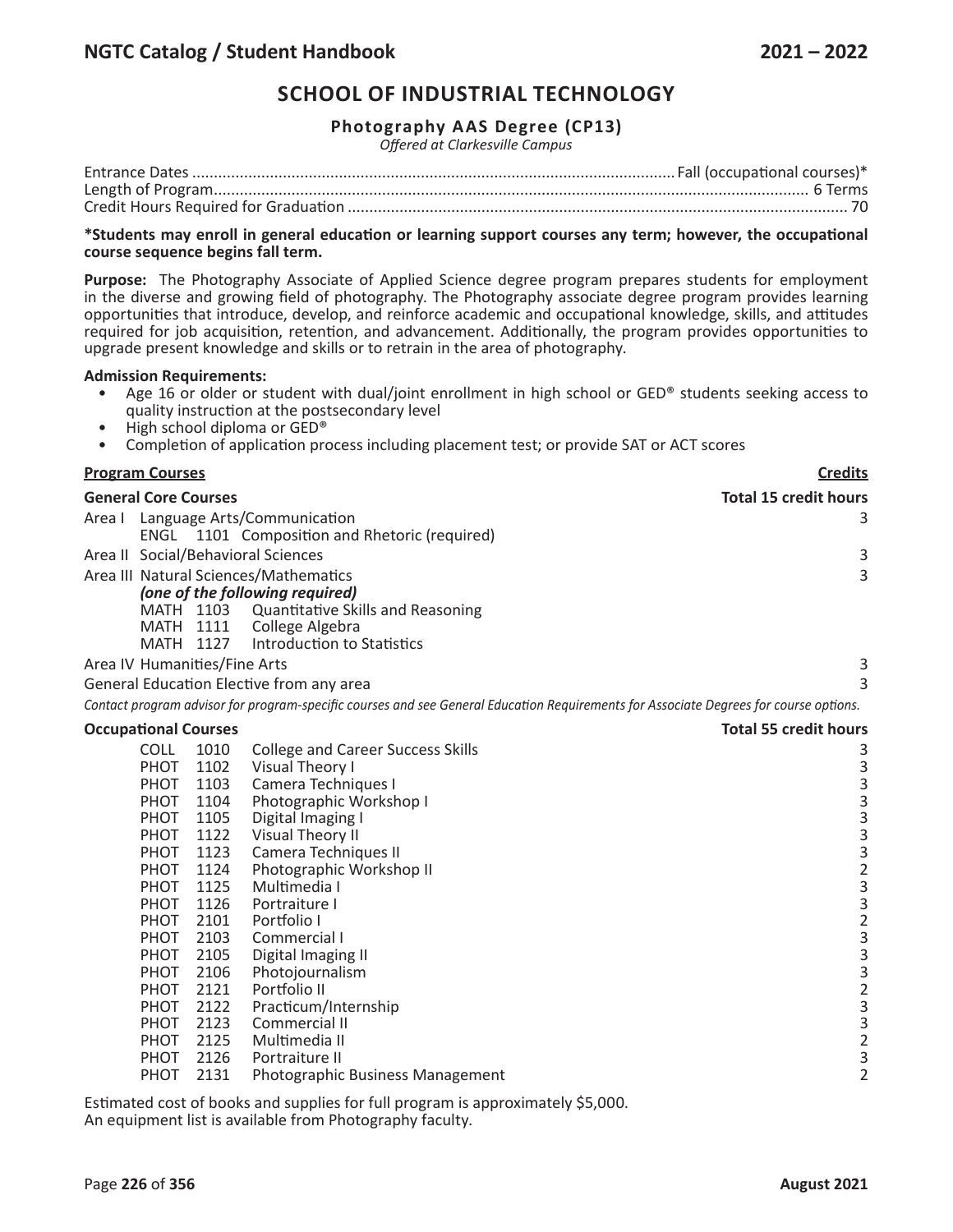# **SCHOOL OF INDUSTRIAL TECHNOLOGY**

# **Photography Diploma (CP14)**

*Offered at Clarkesville Campus*

## **\*Students may enroll in basic skills or learning support courses any term; however, the occupational course sequence begins fall term.**

**Purpose:** The Photography diploma program prepares students for employment in the diverse and growing field of photography. The Photography program provides learning opportunities which introduce, develop, and reinforce academic and occupational knowledge, skills, and attitudes required for job acquisition, retention, and advancement. Additionally, the program provides opportunities to upgrade present knowledge and skills or to retrain in the area of commercial photography.

## **Admission Requirements:**

- Age 16 or older or student with dual/joint enrollment in high school or GED® students seeking access to quality instruction at the postsecondary level
- High school diploma or GED®
- Completion of application process including placement test; or provide SAT or ACT scores

## **Program Courses Credits**

# **Basic Skills Courses Total 9 credit hours**

|  | COLL 1010 College and Career Success Skills |  |
|--|---------------------------------------------|--|
|  | ENGL 1010 Fundamentals of English I         |  |
|  | MATH 1012 Foundations of Mathematics        |  |

### **Occupational Courses Total 47 credit hours**

| <b>PHOT</b> | 1102 | Visual Theory I                  | 3 |
|-------------|------|----------------------------------|---|
| PHOT        | 1103 | Camera Techniques I              | 3 |
| <b>PHOT</b> | 1104 | Photographic Workshop I          | 3 |
| <b>PHOT</b> | 1105 | Digital Imaging I                | 3 |
| <b>PHOT</b> | 1122 | <b>Visual Theory II</b>          | 3 |
| <b>PHOT</b> | 1123 | Camera Techniques II             | 3 |
| <b>PHOT</b> | 1124 | Photographic Workshop II         | 2 |
| <b>PHOT</b> | 1125 | Multimedia I                     | 3 |
| <b>PHOT</b> | 1126 | Portraiture I                    | 3 |
| <b>PHOT</b> | 2101 | Portfolio I                      | 2 |
| <b>PHOT</b> | 2103 | Commercial I                     | 3 |
| PHOT        | 2106 | Photojournalism                  | 3 |
| <b>PHOT</b> | 2121 | Portfolio II                     | 2 |
| PHOT        | 2122 | Practicum/Internship             | 3 |
| <b>PHOT</b> | 2123 | Commercial II                    | 3 |
| <b>PHOT</b> | 2126 | Portraiture II                   | 3 |
| <b>PHOT</b> | 2131 | Photographic Business Management |   |
|             |      |                                  |   |

Estimated cost of books and supplies for full program is approximately \$5,000. An equipment list is available from Photography faculty.